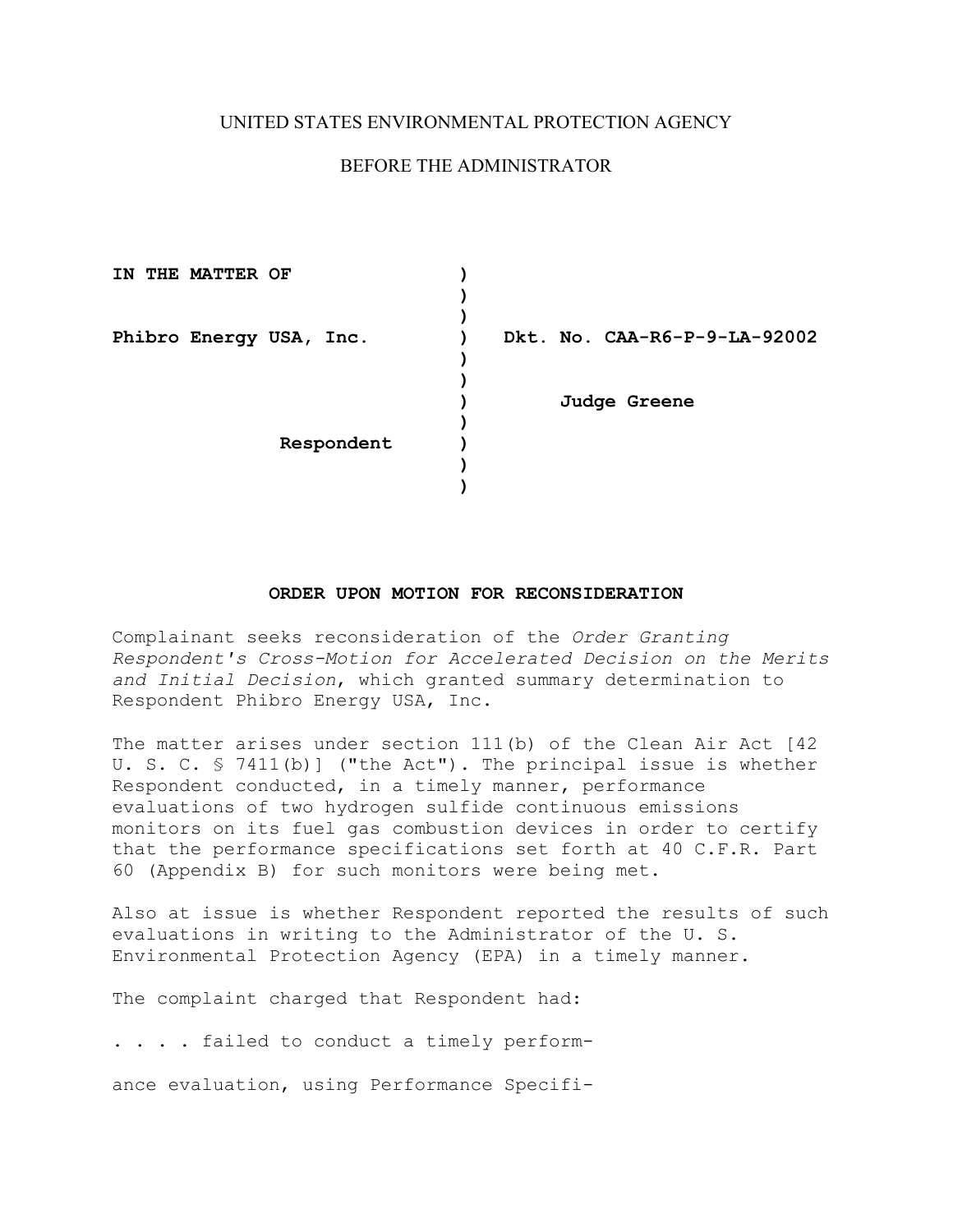cation  $7$ , of the two (2)  $H_2S$  CEMS [continuous emission monitoring systems] . . . and failed to furnish the Administrator a written report of the results of such performance evaluations in a timely manner, as required by 40 C.F.R. § 60.13(c).

of the regulations in the circumstances here. $\frac{(1)}{(1)}$ The *Order Granting Respondent's Cross Motion* determined that (1) Respondent was not liable for failure to conduct performance evaluations in a timely manner, i. e. within the period subsequently contended for by Complainant in its motion for partial "accelerated" decision, on the ground that the regulations at issue do not require such evaluations to be performed within that period; and (2) Respondent had conducted the evaluations in a timely fashion, i. e. within the time allowed by a reasonable, fair reading of the controlling regulations, which was at the same time the most logical meaning

devices. $\frac{(3)}{2}$  $\frac{(3)}{2}$  $\frac{(3)}{2}$ The difficulties in this matter begin with two of the pertinent regulations, which do not fit together and cannot be read together convincingly to support the charge when applied to Respondent's situation. This difficulty was compounded by the complaint, which did not state precisely why Complainant believed the evaluations in question [40 C.F.R. § 60.13(c)] $\frac{(2)}{2}$ had not been timely as performed by Respondent, thereby leaving this crucial detail to the reader's ability to devine what period of time Complainant had in mind. A particular period for performing the evaluations cannot be inferred with confidence from section 60.13(c) even when read with the regulation to which it refers (section 60.8), or from the four corners of various regulations set forth in Subpart A of 40 C.F.R. Part 60 (which are generally applicable to certain stationary sources of air pollution) and those at Subpart J (issued March 8, 1974) which relate to performance standards for petroleum refineries. Moreover, the two ultimate charging paragraphs of the complaint [that 40 C.F.R. § 60.13(c) had been violated] were preceded by an allegation to the effect that Respondent had installed timely, it appears,  $-$ - two continuous hydrogen sulfide (H<sub>2</sub>S) emission monitoring systems on its fuel gas combustion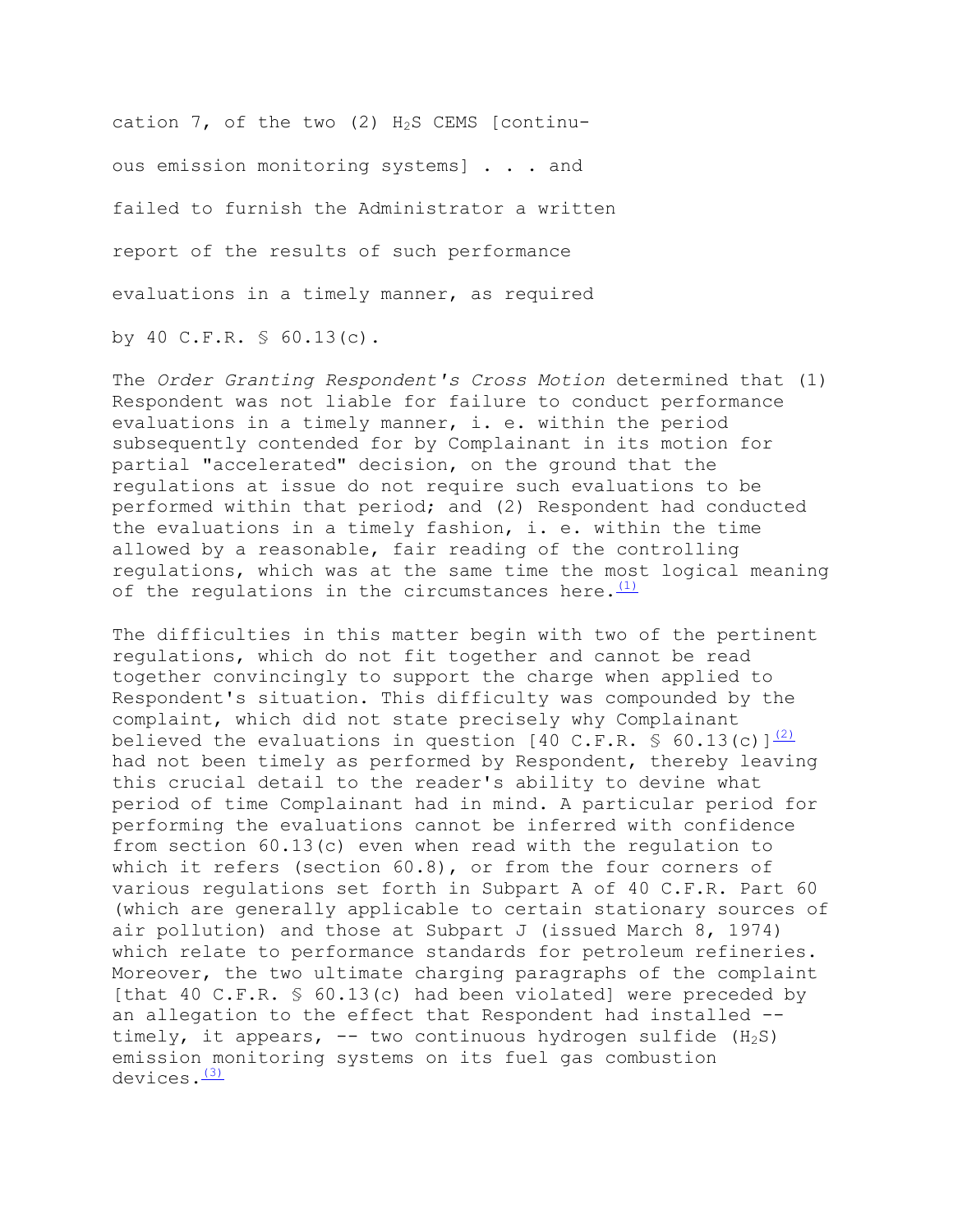installation of the monitors.  $(5)$ With the filing of Complainant's motion for decision as to liability, however, the theory of this prosecution became clear: Complainant asserts that Respondent's failure to perform and report the results of evaluations of the  $H_2S$  monitoring systems within the one-year period following promulgation of performance specifications for those monitoring systems constitutes a violation of 40 C.F.R.  $\frac{1}{5}$  60.13(c). What did not become clear, and has not subsequent-ly become clear, is why Complainant believed section 60.13(c) supported the view that Respondent's evaluations were required to be performed and reported to the Administrator within that one year period $\frac{(4)}{4}$  inasmuch as Section 60.13(c), even when read with section 60.8 and the performance specification publica-tion notice, simply does not require the evaluations of the monitoring systems to have been performed and reported upon -- by the date the monitors were to be installed and in oper-ation. The performance specification itself, moreover, pro-vides that the evaluations are to be conducted "at the time of *or soon after*" [emphasis added]

#### **40 C.F.R. §§ 60.13(c) and 60.8; "Affected Facility"**.

40 C.F.R. § 60.13(c), the regulation Respondent is charged with having violated, appears in Subpart A of 40 C.F.R. Part 60 and has general applicability to stationary sources of pollution. It provides in pertinent part that:

. . . .the owner or operator of an

### *affected*

*facility* shall conduct a performance evalua-

tion of the . . . continuous emission monitor-

ing system (CEMS) during any performance test

required under § 60.8 or within 30 days there-

after in accordance with the applicable per-

formance specification in appendix B to this

part and, if the continuous monitoring system

is used to demonstrate compliance with emission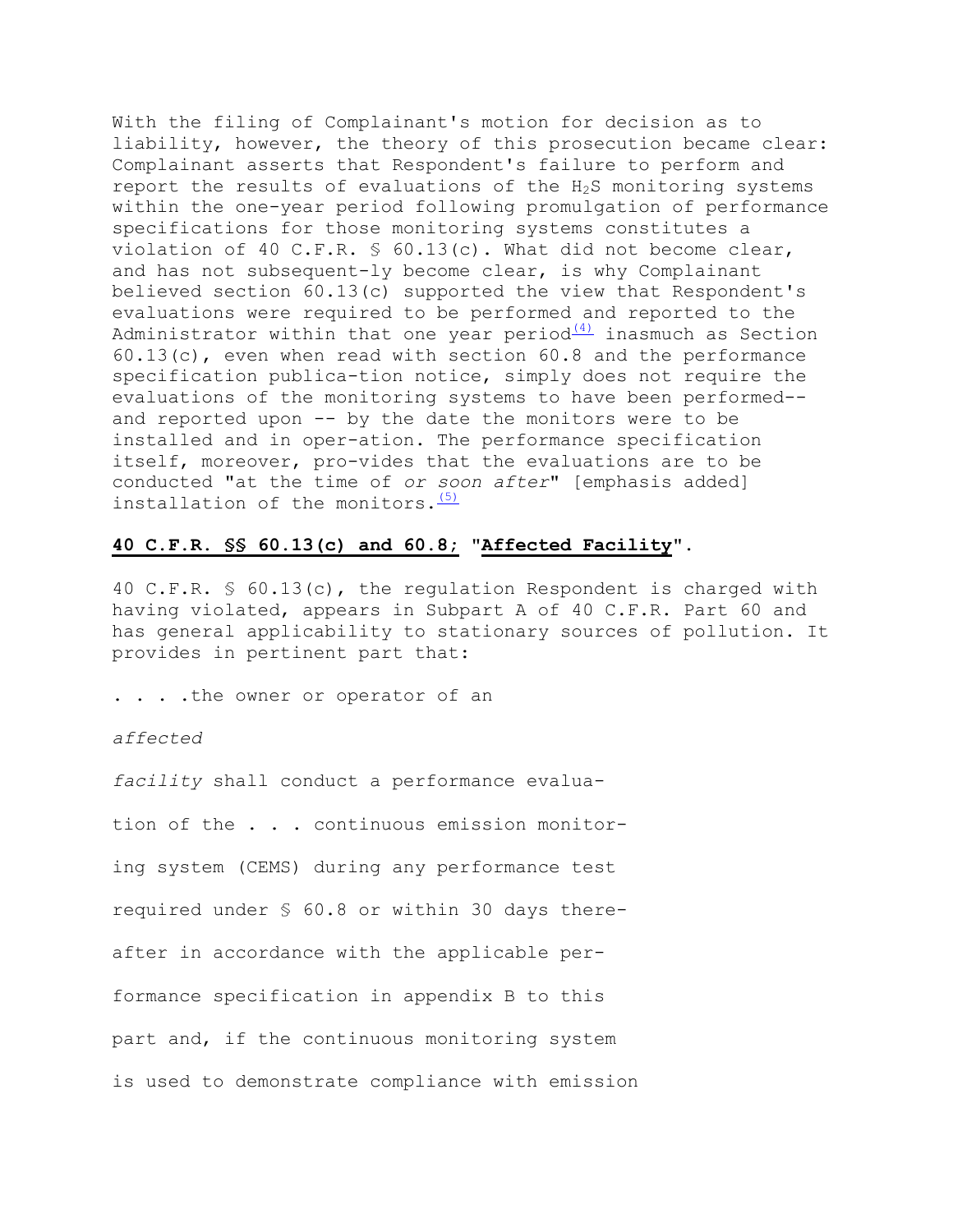[Emphasis added]  $(6)$ limits on a continuous basis, appendix F to this part, unless otherwise specified . . . .

40 C.F.R. § 60.8, which also appears in Subpart A, provides in pertinent part, that

 maximum production rate at which the *affected facility* will be operated, but not later than 180 days after initial startup of such *facil-* . . . the owner or operator of *such facility*  Protection Agency] a written report of the re-(a) Within 60 days after achieving the *ity* and at such other times as may be required shall conduct *performance test(s)* and furnish the Administrator [of the U. S. Environmental sults of such *performance test(s)*. [Emhasis supplied].

The parties disagree as to what is and is not included in the term `affected facility.  $I(T)$  While this is an interesting point, the answer does not assist in determining liability here. In the interest of clarity of the present discussion, however, it is noted that: (1) the complaint states that `affected facility' refers to the fuel gas combustion devices at Respondent's refinery $\frac{(8)}{7}$ , thereby indicating that, at least in Complainant's view, the term does not include, or refer to, the continuous emissions monitoring systems. This view is supported by the definitions of "affected facility" and "standard" (utilized in the definition of "affected facility"), at 40 C.F.R. § 60.2 of Part A, *General Provisions*, as follows:

*Affected facility* means, with reference to

a stationary source, any apparatus to which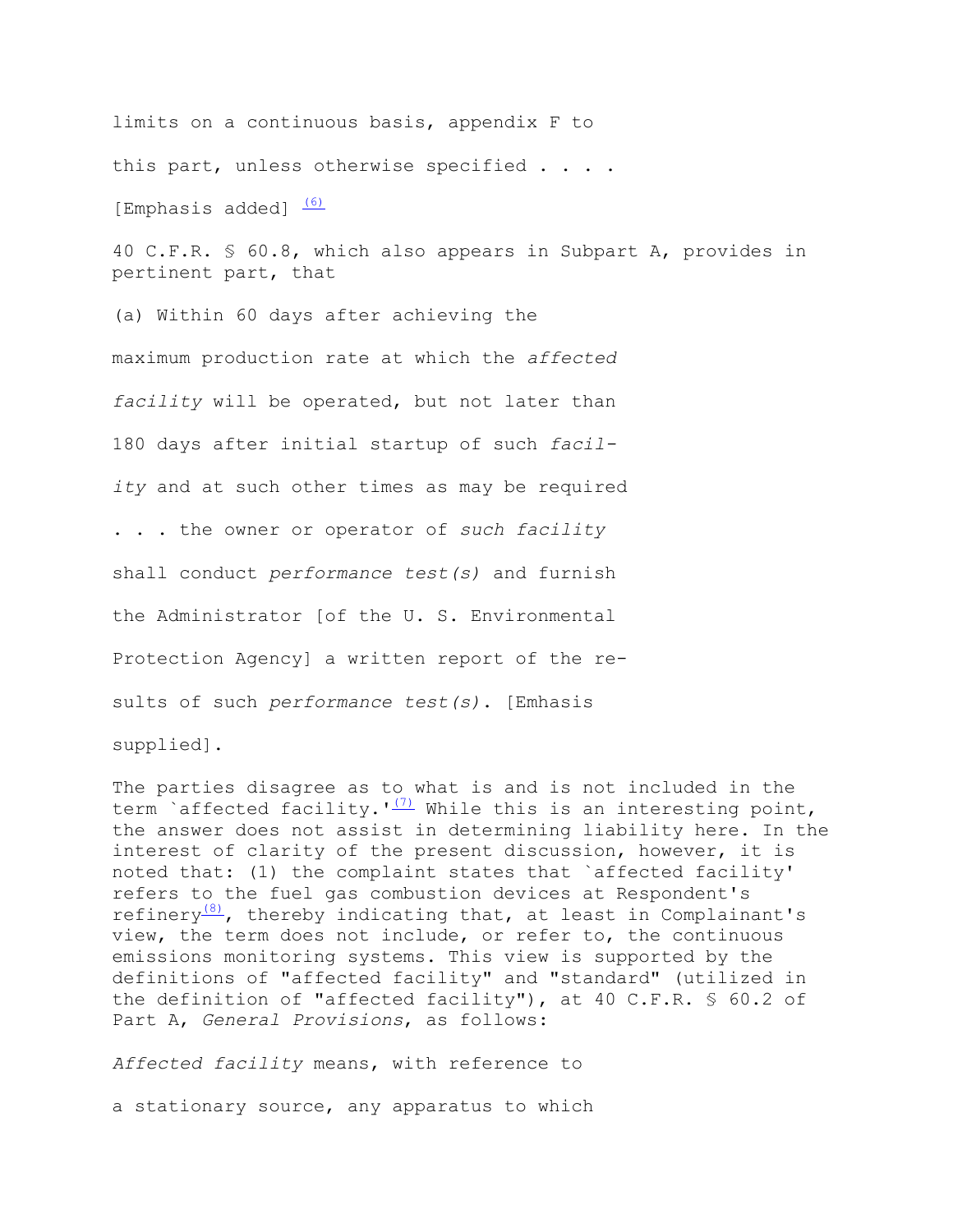a standard is applicable.

. . .

*Standard* means a standard of performance

proposed or promulgated under this part. $\frac{(9)}{2}$ 

(2) As Complainant points out, the regulations define the terms "continuous monitoring system" and "monitoring device" separately from "affected facility," and do so in such a way as to imply that they are not "affected facilities" and therefore would not be included in the term. In any case, no emissions limitation, or *standard* as such, is applicable to continuous emissions monitoring systems alone. (3) Section 60.100 (Subpart J) speaks in terms that cannot be reconciled easily with the proposition that "affected facility" includes emissions monitoring systems as well as the combustion devices to which the emissions standards at Part 60 Subpart J are applicable.  $(10)$ (4) It is clear from the definition of the term "fuel gas combustion device" at section 60.100 (Subpart J) that emissions monitors are not included; hence "affected facility" cannot refer both to combustion devices and to emissions monitors $(11)$ . Accordingly, section 60.8 refers not to emissions monitors, but to fuel gas combustion devices. As a result, section 60.8 does not apply to the situation at hand, since it provides only for "performance tests" to be conducted on combustion devices. Because no section 60.8 "test" was required here, section 60.13(c) -- which speaks in terms of performance evaluations in connection with tests required to be performed on fuel gas combustion devices -- does not require performance evaluations to be conducted within any given period of time in connection with Respondent's then-newly installed monitors. Section 60.8 [and 60.13(b)] tests apparently refer to performance tests required after initial start-up of fuel gas combustion devices. $(12)$  Accordingly, the only time limitation that clearly can be brought to bear upon the situation here is that referred to in Specification 7.

## **The Meaning of "Operate**".

A principal point of Complainant's argument is that the performance specifications for emissions monitoring systems (published on October 2, 1990), which allowed one year for installation and operation of the monitors, ought to have been understood by Respondent to mean that it was also necessary to conduct performance evaluations and report upon them in writing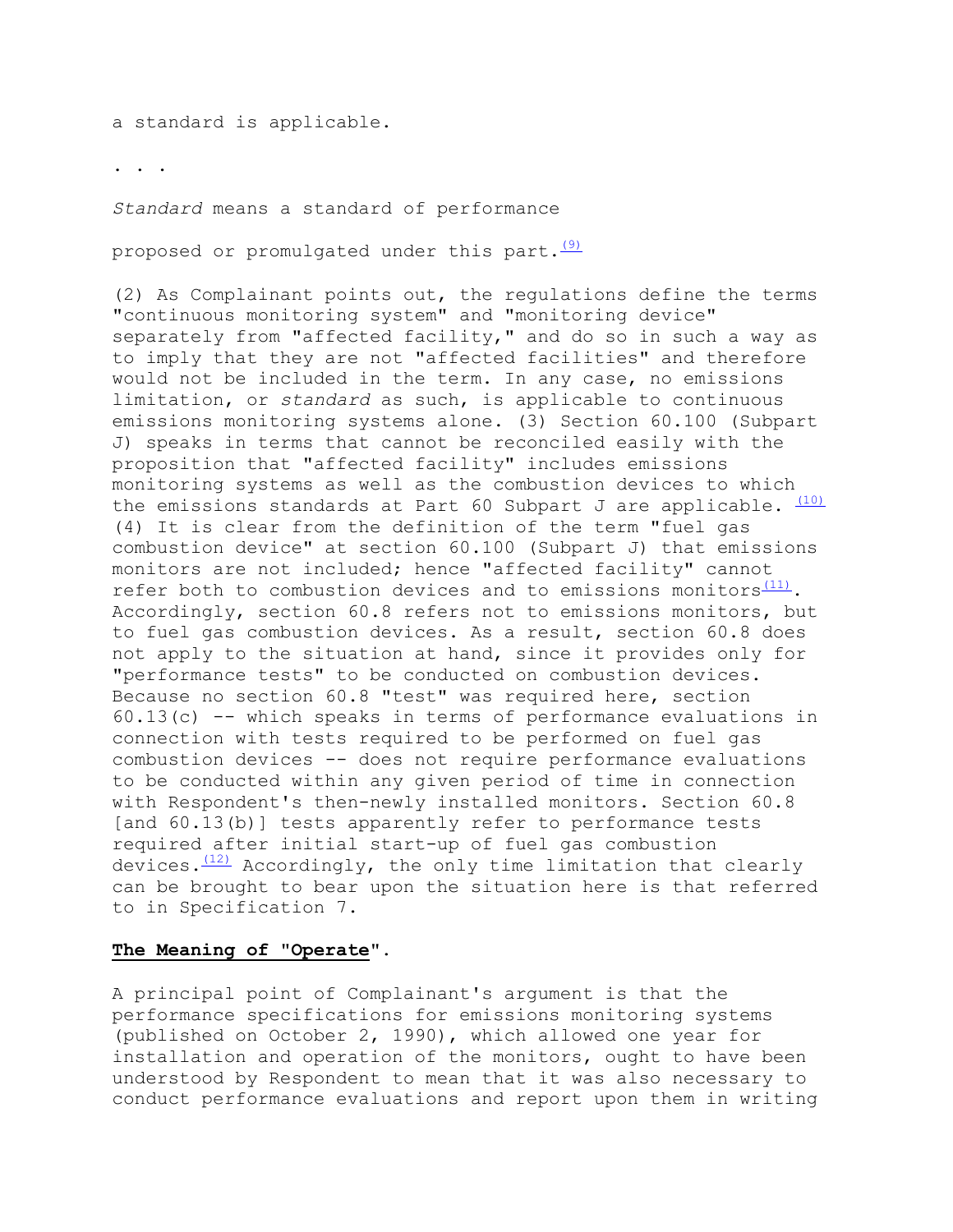to the Administrator within the same year provided for installation and operation. In other words Complainant asserts that "operate" means, in this instance: (1) acquire monitors; (2) install them; (3) make them operational; (4) conduct performance evaluations; and (5) report upon the evaluations in writing to the Administrator.

 is to conduct the performance evaluation re- must include the requirement that such oper- ation by conducted in the one manner that will create valid and precise information. $\frac{(13)}{2}$ Complainant expresses understandable concern that: Without conducting the required performance evaluation, the data from the  $H_2S$  CEMS would be unreliable and possibly inaccurate, rendering the monitoring itself a virtual nullity. The only EPA-recognized procedure to ensure the reliability and accuracy of the H<sub>2</sub>S CEMS data quired by 40 C.F.R. § 60.13(c) using Performance Specification 7. Thus, the requirement to operate the H2S CEMS by October 2, 1991,

However, what the regulations do not say cannot fairly be required of Respondent, especially where, as here, the language of the performance specification itself provides that the evaluations may be conducted "soon after" installation, with no reference at all to operation. $(14)$  This provision is entirely consistent with the one year period granted by the publication notice for installation and operation of the H2S monitors. The word "operate" has not been defined in the Act or regulations, and is not, so far as can be discovered, a term of art. In consequence, "operate" has the meaning of ordinary usage, or ordinary usage in the context in which it is found. Neither ordinary usage nor ordinary usage with context provides a basis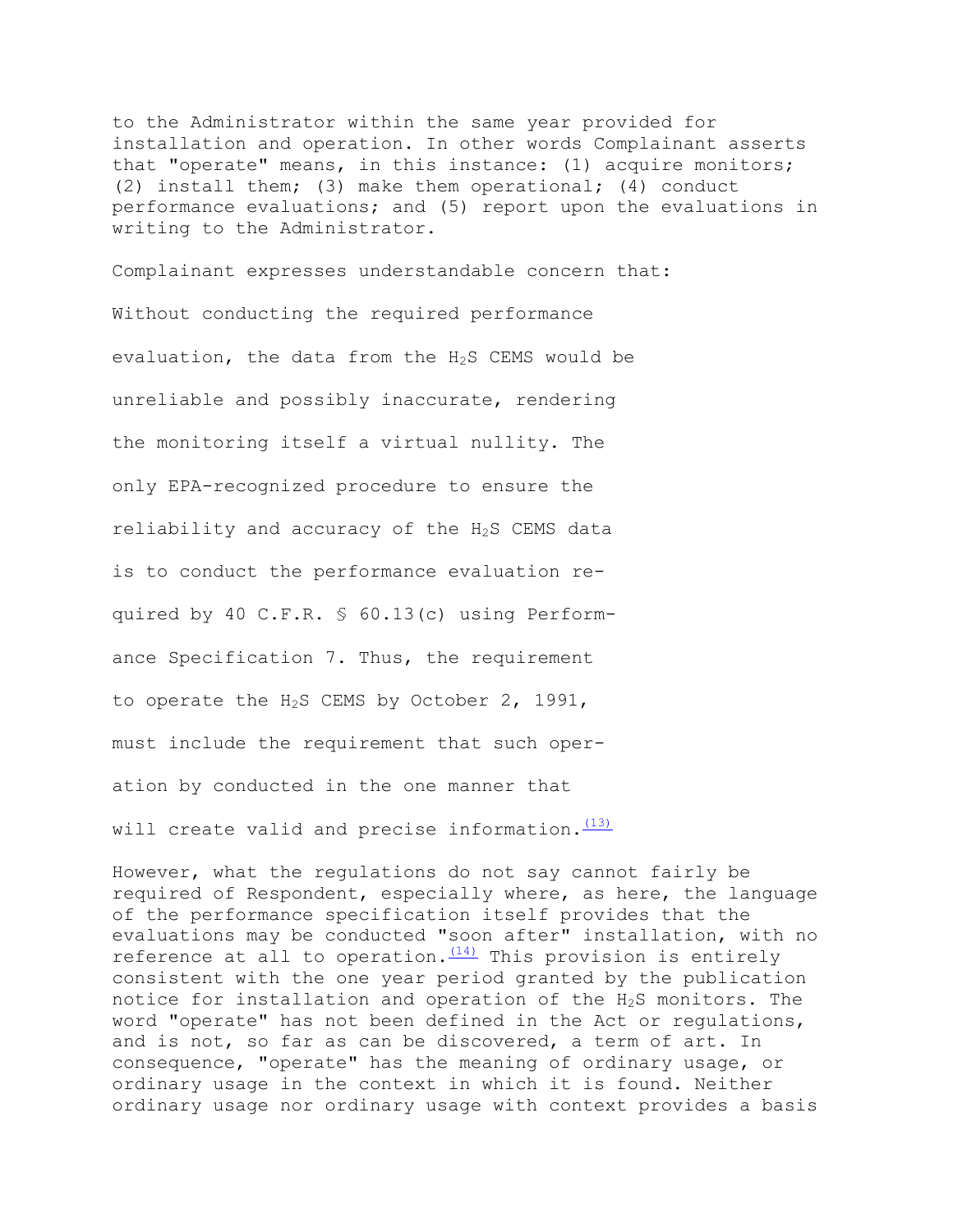for finding that "operate" includes all the activities urged by Complainant. Further, in the absence of provisions in Subparts A and J of Part 60 regard- ing the timing of performance evaluations and reports for emissions monitors connected to combustion devices that had been in operation long before the monitors were installed, the "soon after" provision of Specification 7 stands out as both reasonable and controlling.

In sum, it is held that section 60.13(a) does not require evaluations of H<sub>2</sub>S continuous emissions monitors to be per-formed no later than the date upon which they are required to be installed and in operation by 15 *Fed. Reg*. No. 191 at 40171. Neither does section  $60.13(c)$ , when read together with  $60.13(b)$ and/or section 60.8, make the requirement contended for by Complainant. Moreover, it is held that the language of 15 *Fed. Reg*. No. 191 at 40171 requires only that the regulated community install, and operate, H2S continuous emissions moni-toring systems no later than one year from the date of prom-ulgation of the performance specifications for such monitoring systems. This Respondent did, or did substantially. The word "operate" is not adequate to notify members of the regulated community that they were expected to acquire, install, and bring monitors into operation as well as perform evaluations and report the results in writing to the Administrator, all within that same one year period. This is true particularly when Performance Specification 7 provides that the evaluations may be conducted "soon after" installation.

include the resolution of initial technical difficulties.  $(15)$ Last, it is held that the requirements of Specification 7 of Appendix B were met, or were substantially met, by Respondent's having concluded performance evaluations on (1) the emissions monitor attached to the catalytic cracking unit by March 9, 1992, and (2) the crude unit emissions monitor by March 26, 1992. It is held that these dates substantially comply with the broadly worded requirement ("at the time of installation or soon after") of Specification 7 in the cir-cumstances shown, which

### **The Matter of "Deference"**.

It is important to address an argument incompletely made and responded to by the parties, to the effect that EPA's statutory and regulatory interpretations are "entitled to deference." $(16)$ Complainant is correct insofar as the objective is to point out that EPA's interpretations of the statutes and applicable regulations it enforces are generally *accorded* deference if they are reasonable. However, Complain-ant failed to add that this is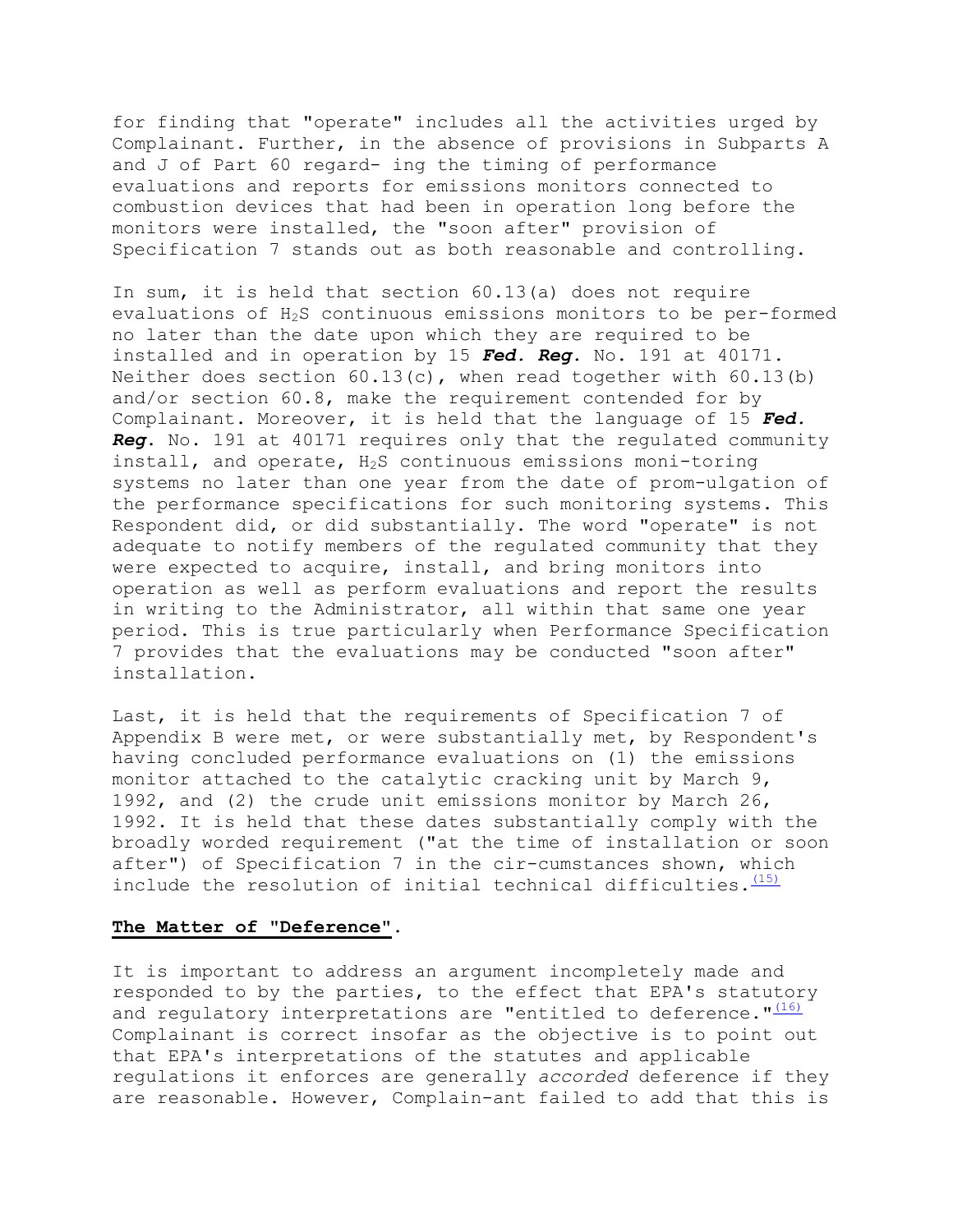a *standard of review*; it is upon federal district court or court of appeals review that deference is frequently accorded reasonable agency interpre-tations that have become final,  $(17)$  not at the trial level in any tribunal. There has been considerable discussion in the cases, particularly in the Court of Appeals for the District of Columbia Circuit, as to when and just how much deference is to be accorded. It is noted further that some decisions in other circuits speak of "entitlement" to deference, but the thrust of such decisions has been that federal appellate courts *will not disturb* reasonable agency interpretations. This is closer to according deference than to recognizing entitlement.

Arguments made for agency interpretations at the trial level cannot, obviously, be accorded deference. $\frac{(18)}{180}$  Otherwise, little purpose would be served by Congressional mandates in many statutes, including the Clean Air Act $(19)$ , that persons against whom certain kinds of agency charges have been lodged are entitled to adjudicate those charges before an independent administrative law judge qualified and appointed pursuant to 5 U.S.C. § 3105.

### **Summary; Additional Findings and Conclusions.**

The arguments of the parties have been reconsidered at length, owing to the fact that the principal issue is a matter of initial impression.

It is determined that the previous order adequately and correctly expressed the opinion of this tribunal. Respondent's reasoning as set forth in its *Cross-Motion for Acceler-ated Decision on the Merits* is correct in most respects,  $(20)$  expressly excluding its tentatively held view that the term "affected facility" may be construed broadly to include continuous emissions monitoring systems. Upon renewed and careful reconsideration of the record, therefore, including the motion for reconsideration and the response, it is determined that the previous decision should stand as issued and corrected, and as amplified by the contents of this Order.

In view of the discussion above, it is further found that:

l. The term "affected facility" refers, in connection with this matter, to fuel gas combustion devices (as defined) to which emission standards are applicable, and not to continuous emissions monitoring systems either alone or as connected to combustion devices.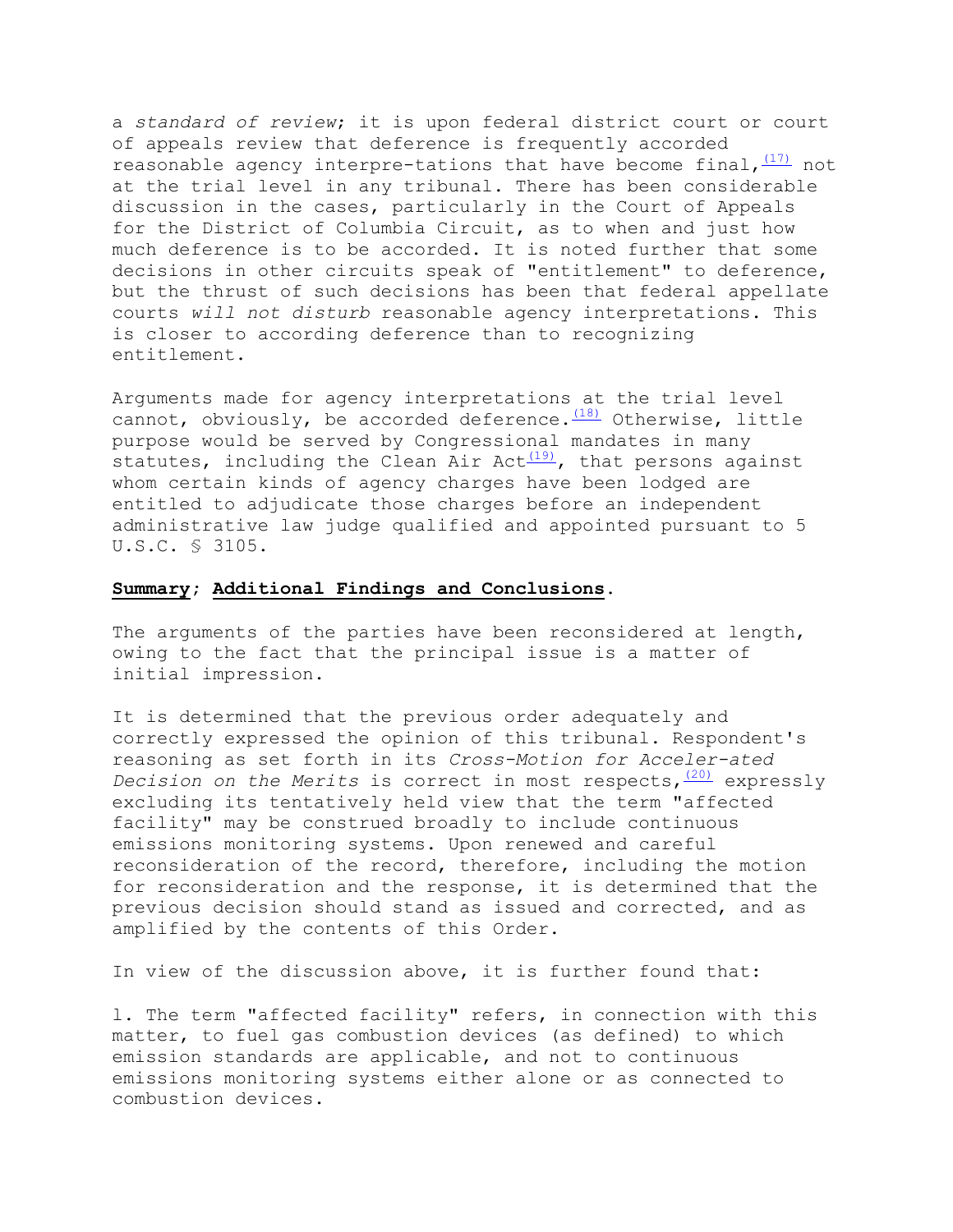2. Respondent was bound by Performance Specification 7 and was required to conduct evaluations of its H2S monitoring devices in accordance with such specification.

3. There is no evidence that Respondent did not, and accordingly it is held that Respondent did in fact, conduct the required performance evaluations in accordance with Performance Specification 7 of 40 C.F.R. Part 60, Appendix B.

4. Respondent's performance evaluations of the H2S monitoring systems were conducted soon after installation of such systems, as provided by Performance Specification 7. Accordingly, given the applicable regulations and the facts here, including technical difficulties attending initial operation, the evaluations were conducted and reported in a timely, or substantially timely, manner.

5. Neither the word "operate" nor the words "install and operate" are adequate to notify the regulated community that conducting and reporting of performance evaluations were included or were intended by EPA to be included within the one year period allowed for installation and operation of emissions monitors.

6. Respondent was charged with failure to report the results of the performance evaluations to the Administrator in a timely manner. However, 40 C.F.R. § 60.13(c) does not require that performance evaluations of emissions monitoring systems be reported to the Administrator.

7. "Deference" to Complainant's or EPA's interpretation is not given at the trial level; otherwise, there would be little need for hearings, and statutory grants of the right to hearing on the record before an administrative law judge qualified and appointed pursuant to 5 U.S.C. § 3105 would be rendered a nullity. The standard referred to by Complainant in its brief is a standard of review frequently utilized by federal district or appellate courts in connection with review of final agency interpretations of agency authority and regulations.

#### ORDER UPON RECONSIDERATION

Complainant's motion for reconsideration is denied.

And it is further ordered that such other aspects of Complainant's motion for "accelerated" decision as have not been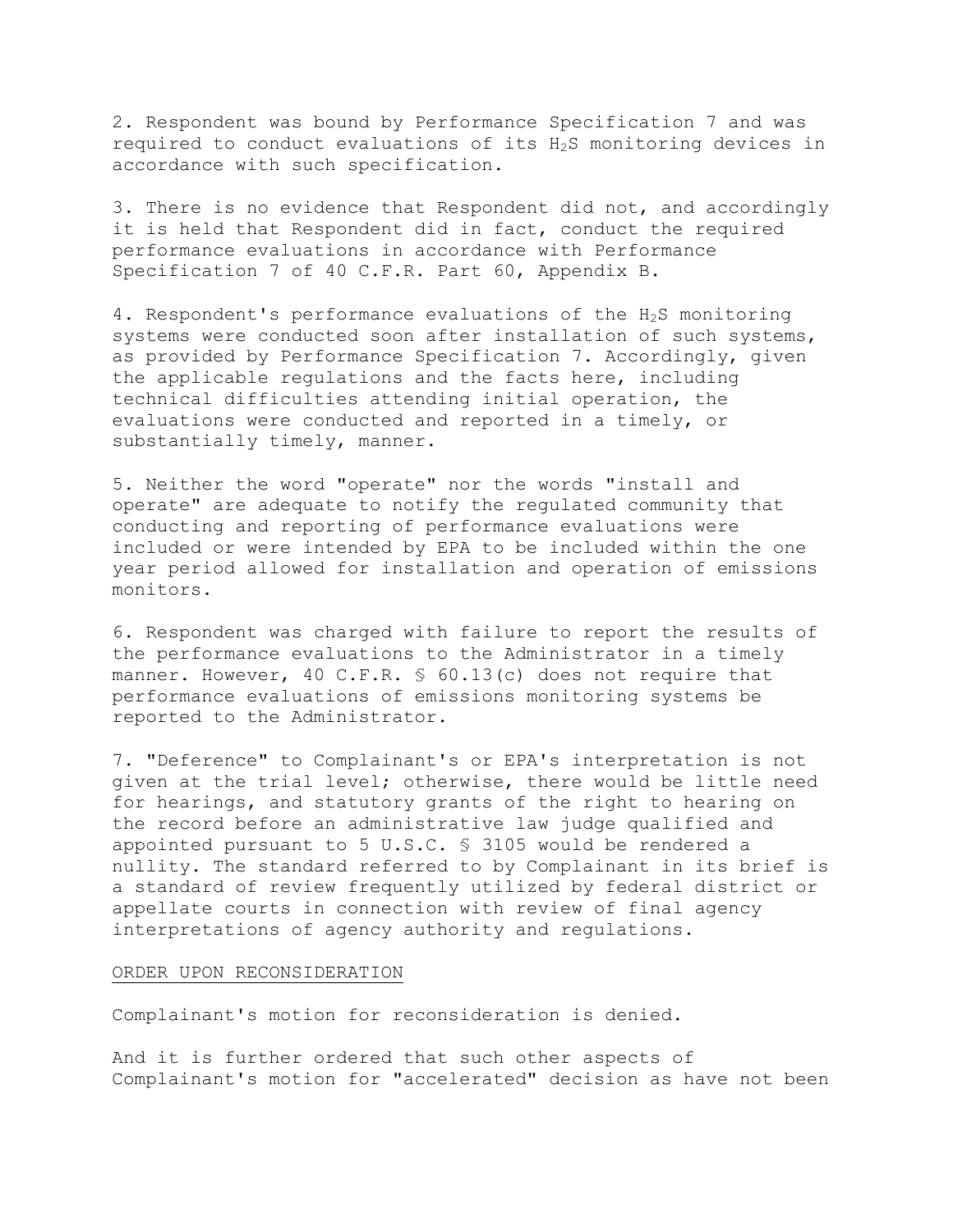specifically addressed were considered unnecessary to the decision here, and are denied.

J. F. Greene

Administrative Law Judge

July 31, 1997

Washington, D. C

It cannot mean that. Perf. Spec. 7 itself says "or soon thereafter." Complainant's view renders these words a nullity, thereby violating a basic principle of statutory construction (interpret in such a way that nothing is superfluous)

In connection with the foregoing, 40 C.F.R. § 60.13(b) provides that "all continuous monitoring devices shall be installed and operational prior to conducting *performance tests* under § 60.8." (Emphasis supplied). Accordingly, it will become important to inquire what *performance tests*, as opposed to performance evaluations of the emissions monitors required by section  $60.13(c)$ , must be conducted pursuant to section  $60.8$ , and what period of time is provided for such tests.

#### CERTIFICATE OF SERVICE

I hereby certify that the original of this Order, was filed with the Regional Hearing Clerk and copies were sent to the counsel for the complainant and counsel for the respondent on July 31, 1997.

#### NAME OF RESPONDENT: Phibro Energy USA, Inc.

### DOCKET NUMBER: CAA-R6-P-9-LA-92002

Lorena Vaughn

Regional Hearing Clerk

Region 6 - EPA

1445 Ross Avenue

Dallas, TX 75202-2733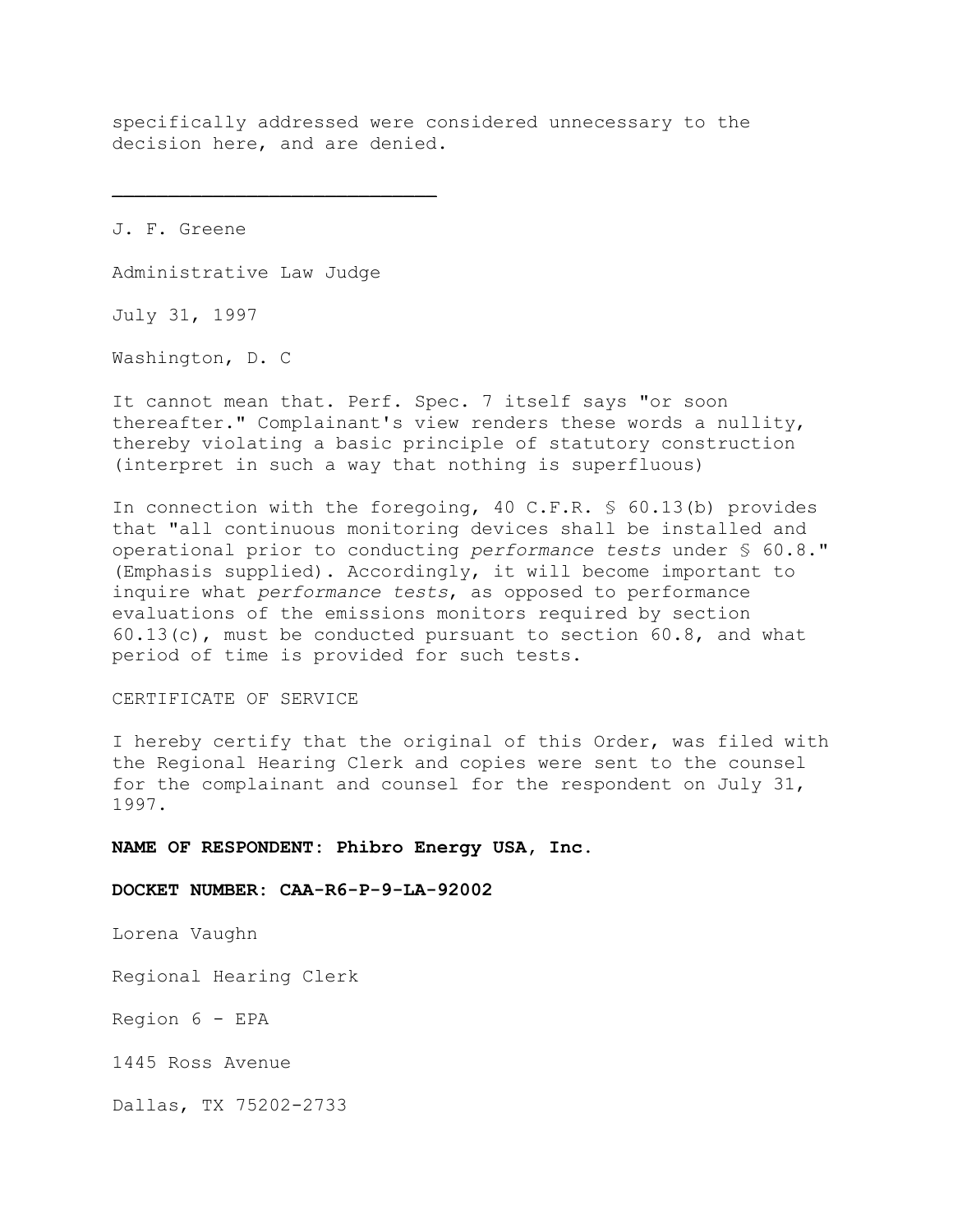Richard H. Bartley, Esq.

Office of Regional Counsel

Region 6 - EPA

1445 Ross Avenue

Dallas, TX 75202-2733

Bradley I. Raffle, Esq.

Two Allen Center

1200 Smith Street, Suite 3300

Houston, Texas 77002-4579

1. <sup>1</sup> That decision is appended hereto, made a part hereof, and reissued to reflect the correction of typographical errors.

2. 2 All references herein to the *Code of Federal Regulations* are to 40 C.F.R. Part 60 of the July l, 1991, edition, unless otherwise specified.

3.  $3 \text{ Complaint at } 5-6$ , II 22, 23, and 24.

4. <sup>4</sup> "All fuel gas combustion devices . . . in petroleum refineries, subject to subpart J of 40 CFR part 60, will be required to *install and operate* CEMS's within l year of the promulgation date." (October 2, 1990) 55 *Fed. Reg*. 40171.

5. 5 40 C.F.R. Part 60, Appendix B, Specification 7: 1. *Applicability and Principle*, at section 1.1, *Applicability*.

6. 6 Section 60.13 became applicable on October 2, 1990, the date of promulgation by EPA of performance specifications for  $H_2S$ continuous emissions monitoring systems. The monitors were required to be *installed and operating* within one year of that date, i. e. by October 2, 1991. *Fed. Reg.* Vol. 55, No. 191, at 40171. Complainant has not contended that Respondent's continuous emis-sions monitoring systems were not installed by October 2, 1991.

7. <sup>7</sup> Even bearing in mind that these terms mean what the Administrator says they mean (through the Environmental Appeals Board or an official policy pronouncement) until such time as a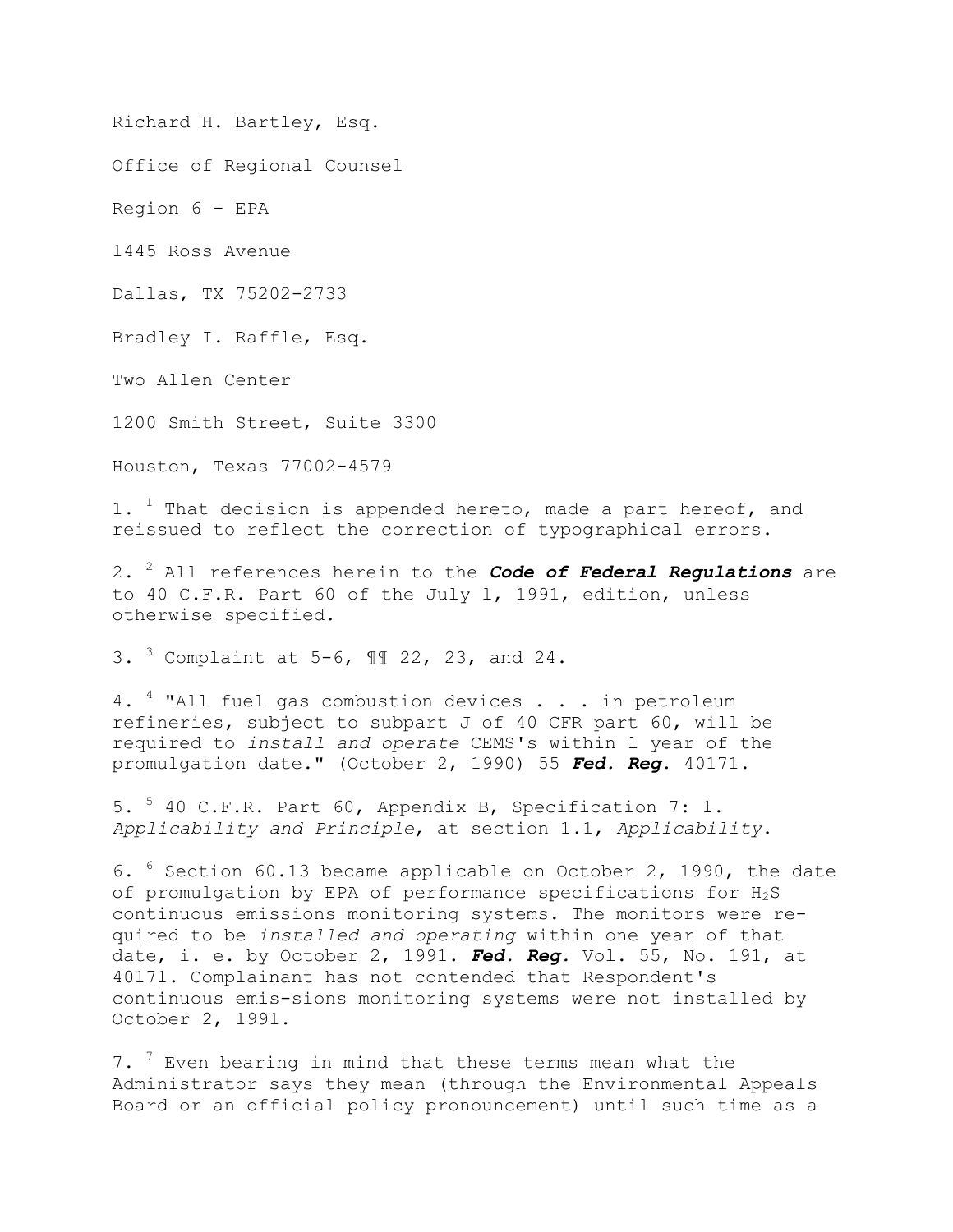reviewing court holds otherwise, the Administrator has not yet spoken directly to this point.

8.

 $8$  The complaint at  $\frac{1}{2}$  2 alleges that "Phibro's facility utilizes and includes fuel gas combustion devices . . . each of which is an `affected facility' within the meaning of 40 C.F.R. § 60.2."

9.

9 See, for instance, the heading to 40 C.F.R. Part 60, *Standards of Performance for New Stationary Sources*; the standards refer to emission limitations set by EPA in that Part for various pollutants from stationary sources.

10.

10 40 C.F.R. § 60.100 "*Applicability, designation of affected facility* . . . (a) the provisions of this subpart are applicable to the following affected facilities in petroleum refineries: . . . fuel gas combustion devices . . . ."

11. 11 "*Fuel gas combustion device* means any equipment, such as process heaters, boilers and flares used to combust fuel gas, except facilities in which gases are combusted to produce sulfur or sulfuric acid." [Emhasis original] The equipment at Respondent's refinery where monitors were installed are (1) the fluidized catalytic cracker, and (2) the crude area. Respondent's answer to the complaint at 7; Complainant's memorandum in support of motion for partial judgment, at 5.

12. <sup>12</sup> The start-up of Respondent's combustion devices is said to have occurred around  $1982$ , many years before  $H_2S$  continuous emissions monitoring systems were required to be installed. Respondent's *Cross-Motion for Accelerated Decision on the Merits* at 6 7.

13. <sup>13</sup> Complainant's motion for partial "accelerated" decision, Memorandum at 11.

 $14.$  <sup>14</sup> That the specification does not refer to operation could be a further indication that "operate" does not include the conduct of performance evaluations and submissison of written reports.